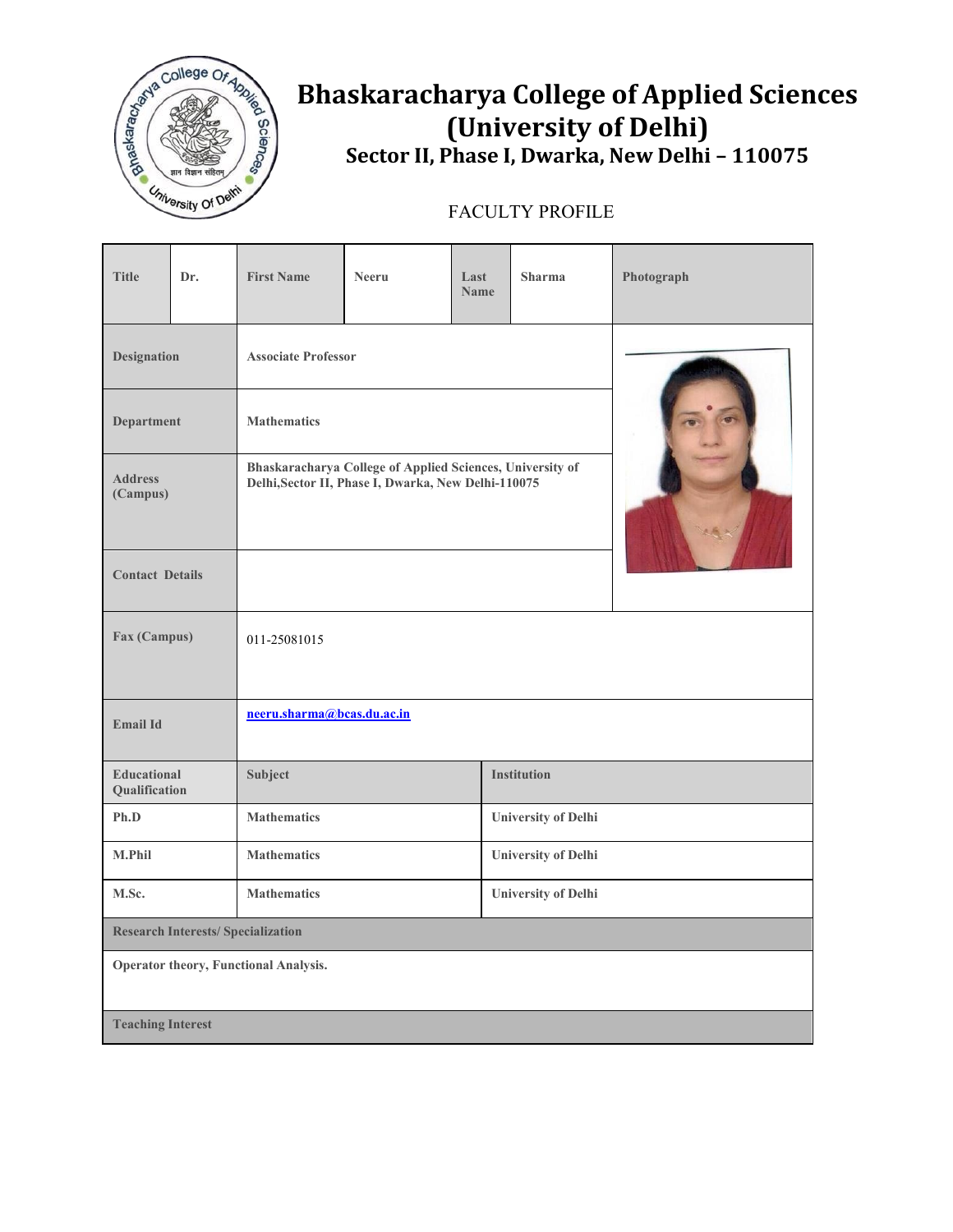**Real Analysis, Algebra, Differential Equations, Calculus.**

## **Publications**

| of<br>Year<br><b>Publication</b> | <b>Title</b>                                     | Journal                                                                                    | Co-author/s  |  |  |  |  |  |
|----------------------------------|--------------------------------------------------|--------------------------------------------------------------------------------------------|--------------|--|--|--|--|--|
| 2014                             | On the Property(k)                               | <b>International Journal of</b><br><b>Mathematical Archive</b>                             | Dr. A. Gupta |  |  |  |  |  |
| 2013                             | Variations on Weyl type<br>theorems              | <b>International</b><br>Journal of<br>contempory<br><b>Mathematical</b><br><b>Sciences</b> | Dr. A. Gupta |  |  |  |  |  |
| 2012                             | On the Property (Baw)                            | <b>International Journal of</b><br>Pureand Applied<br><b>Mathematics</b>                   | Dr. A. Gupta |  |  |  |  |  |
| 2011                             | Weyl type theorems for<br>class $A(k)$ operators | <b>International</b><br>Journal<br><sub>of</sub><br><b>Mathematical</b><br>Archive         | Dr. A. Gupta |  |  |  |  |  |
| 2011                             | Property (Bw) and Weyl<br>type theorems          | <b>Bulletin</b><br>of<br><b>Mathematical</b><br>Analysis and<br>applications               | Dr. A. Gupta |  |  |  |  |  |
|                                  |                                                  |                                                                                            |              |  |  |  |  |  |
| <b>Project (Minor/Major)</b>     |                                                  |                                                                                            |              |  |  |  |  |  |

Principal Investigator of Innovation Project 2015-16 titled "identification of Generic Factors for Coronary ArteryDisease and its **Association with other Atherogenic Risk Factors in Young Indians."**

**Any other information**